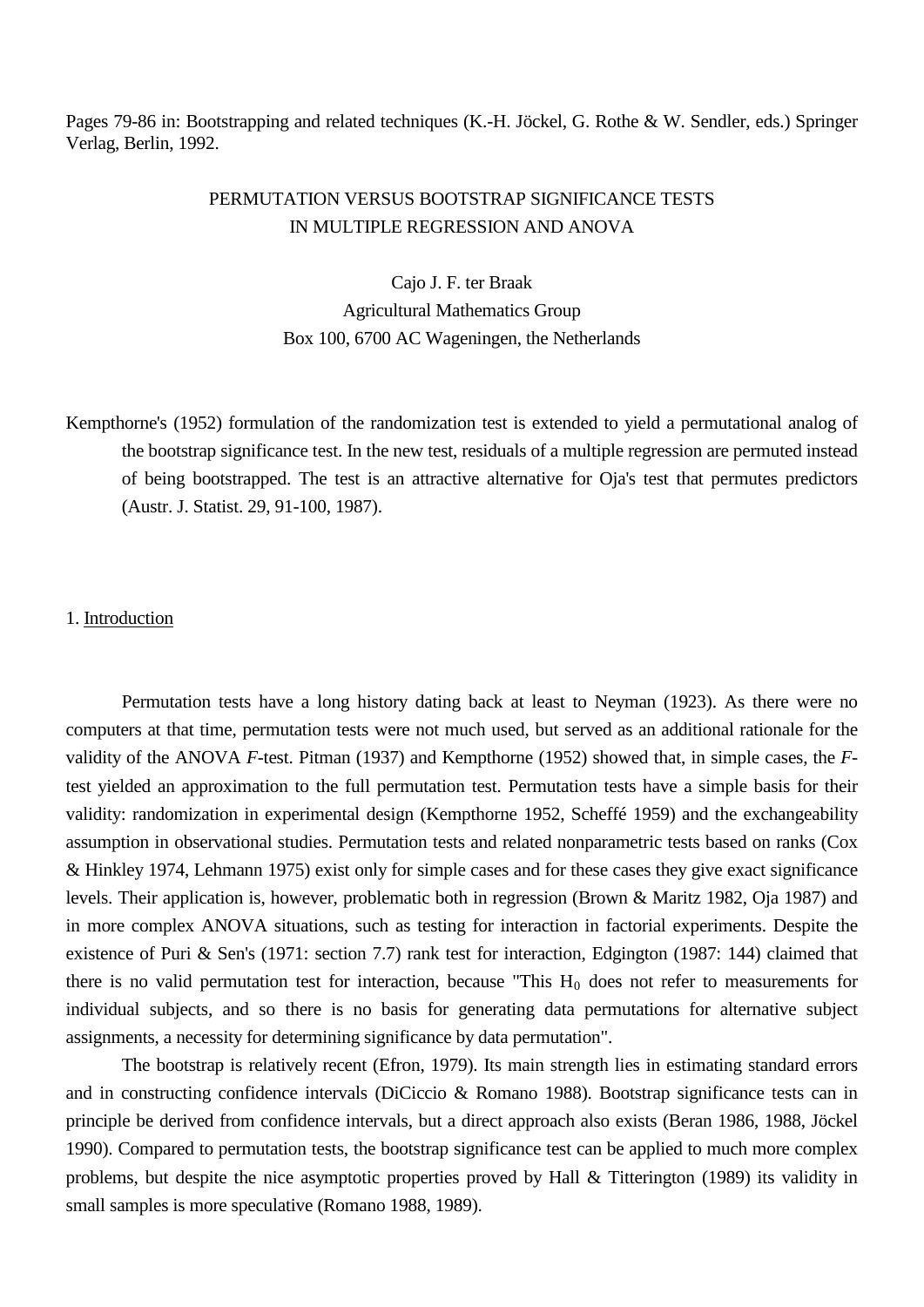In this paper, permutation tests are compared with bootstrap tests for use in (multivariate) regression and ANOVA. In both approaches, there is the choice what to permute or to bootstrap: the data values themselves or the residuals? In Kempthorne's (1952) formulation, the permutation test uses randomized "fixed plot errors". With errors replaced by residuals, Kempthorne's permutation test is shown to be very similar to the bootstrap test that uses residuals, the only difference being whether residuals are sampled with or without replacement. The new permutation test is briefly compared with Oja's (1987) permutation test that permutes predictors.

### 2. Bootstrap significance test

We consider the regression model

$$
y = X\beta + Z\gamma + \epsilon
$$
 (2.1)

where **y** is a random *n*-vector of responses on *n* units, **X** and **Z** are fixed known *n*×*p* and *n*×*q* matrices, the columns of which contain explanatory variables, **β** and **γ** are *p*- and *q*-vectors of unknown, fixed regression coefficients and **ε** contains random errors with zero mean and unknown constant variance  $\sigma^2$ . Our interest focuses on the effect of the variables in **X** on **y** in the presence of the covariables in **Z**. The parameter of interest is thus **β**, whereas **γ** and  $\sigma$  are nuisance parameters. In particular, we wish to test the hypothesis **β**=**β**<sup>0</sup> using the *F*-ratio.

Efron (1982) proposes two bootstrap schemes for regression. The one-sample bootstrap that resamples the statistical units has no permutational analog and will therefore not be considered. The other scheme resamples the observed residuals. A Monte Carlo bootstrap significance test is obtained as follows (Hall & Titterington 1989):

- 1. Regress **y** on **X** and **Z**, yielding estimates **b** and **c** for **β** and **γ**, and from these, fitted values  $\hat{\mathbf{y}} = \mathbf{X}\mathbf{b} + \mathbf{Z}\mathbf{c}$  and residuals **e**= $\mathbf{y}$ - $\hat{\mathbf{y}}$ .
- 2. Calculate the *F*-ratio,  $F_{obs}$  say, based on **y** for testing the hypothesis  $\beta = \beta_0$ .
- 3. Draw a bootstrap sample **e** \* from **e** and calculate

$$
\mathbf{y}^* = \mathbf{X}\mathbf{b} + \mathbf{Z}\mathbf{c} + \mathbf{e}^* \tag{2.2}
$$

- 4. Regress **y**\* on **X** and **Z**, yielding estimates **b**\* and **c** \* .
- 5. Calculate the *F*-ratio,  $F^*$  say, based on  $y^*$  for testing the hypothesis  $\beta = b$ .
- 6. Repeat steps 3-5 until *m* bootstrap values of *F*\* are calculated.
- 7. The bootstrap estimate of the significance level is  $k/(m+1)$ , where k is the rank of  $F_{obs}$  among the bootstrap values of *F*\* when ranked from high to low.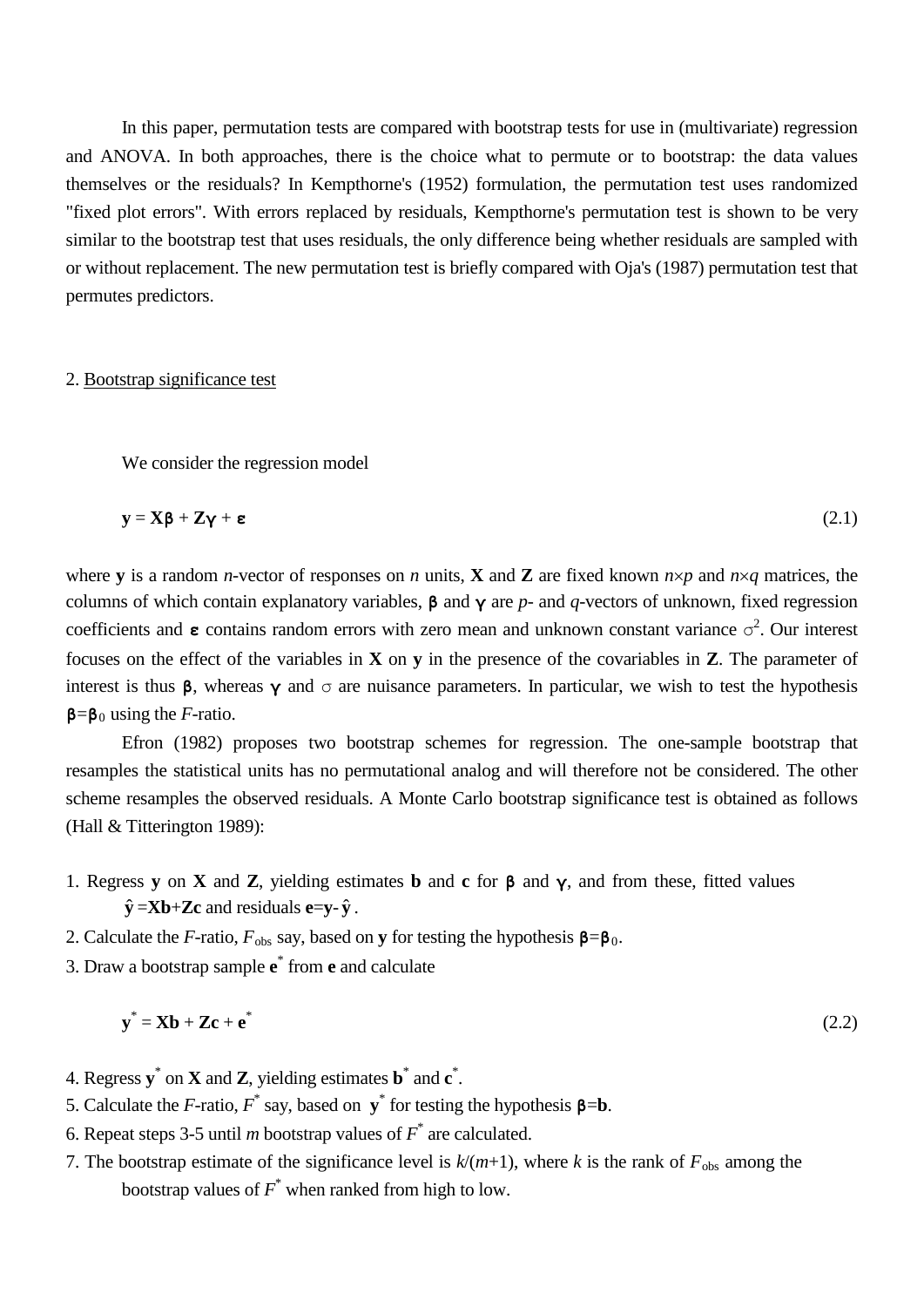The method works, at least in large samples, because the variability in **b** around the true value **β** is mimicked by the variability of  $\mathbf{b}^*$  around the true value **b** in the bootstrap samples. Similarly, the variability in  $F_{obs}$  for testing  $\mathbf{B} = \mathbf{B}_0$  is mimicked by the variability in  $F^*$  for testing  $\mathbf{B} = \mathbf{b}$ . The mimicking is good because the test statistic is asymptotically pivotal (Hall & Titterington 1989): for normal errors, the distribution of the *F*-ratio does not depend on  $\beta$ ,  $\gamma$  and  $\sigma$  and for nonnormal errors this will be asymptotically true. The procedure uses residuals under the alternative hypothesis (value of **β** unconstrained) to increase the power compared to a procedure using residuals from the null model (Hall & Titterington 1989).

The calculation of  $F^*$  can be simplified. Step 4 uses model (2.1) with **y**<sup>\*</sup> replacing **y**. Therefore,

$$
\mathbf{e}^* = \mathbf{y}^* - \hat{\mathbf{y}} = \mathbf{X}(\mathbf{\beta} - \mathbf{b}) + \mathbf{Z}(\mathbf{\gamma} - \mathbf{c}) + \mathbf{\varepsilon}
$$
 (2.3)

*F*\* in step 5 can thus be obtained from testing the hypothesis **β**-**b**=**0** in (2.3), i.e. by regressing **e** \* on **Z** and then adding **X** to the regression, giving residual sums of squares  $RSS_{\mathbf{Z}}$  and  $RSS_{\mathbf{X}+\mathbf{Z}}$ , respectively. Then,

$$
F^* = \{ (RSS_{\mathbf{Z}} - RSS_{\mathbf{X} + \mathbf{Z}}) / p \} / \{ RSS_{\mathbf{X} + \mathbf{Z}} / (n - p - q) \}
$$
 (2.4)

#### 3. Permutation tests

For investigating the validity of the *F*-test in the analysis of randomized block experiments, Kempthorne (1952: section 8.2) proposed a randomization model in which a fixed plot error is randomly assigned to treatments. He writes

"If we denote the observed yield of treatment  $k$  in block  $i$  by  $y_{ik}$ , we may write

$$
y_{ik} = \mu + b_i + t_k + \sum_j \delta_{ij}^k e_{ij}
$$
 (3.1)

where  $\delta_{ij}^k$  is equal to unity if treatment *k* occurs on plot *j* in the *i*th block and is zero otherwise. The random error attached to any observed yield is the whole expression  $\Sigma_j \delta^k_{ij} e_{ij}$ . Any particular  $e_{ij}$  is a fixed variable which we do not know. The random variable in the expression (3.1) is the term  $\delta_{ij}^k$ , and its distribution is determined by the randomization procedure which is used in obtaining the particular experimental plan." Notice that the random error in (3.1) specifies a permutation of the fixed plot errors within each block. With complete randomization, the model entails that we could equally well have observed, using our regression notation,

$$
\mathbf{y}^+ = \mathbf{X}\boldsymbol{\beta} + \mathbf{Z}\boldsymbol{\gamma} + \boldsymbol{\epsilon}^+ \tag{3.2}
$$

where **ε**<sup>+</sup> denotes a permutation of the error vector **ε**. By replacing the unknown **β**,**γ** and **ε** by their estimates, we obtain the permutational analog of (2.2)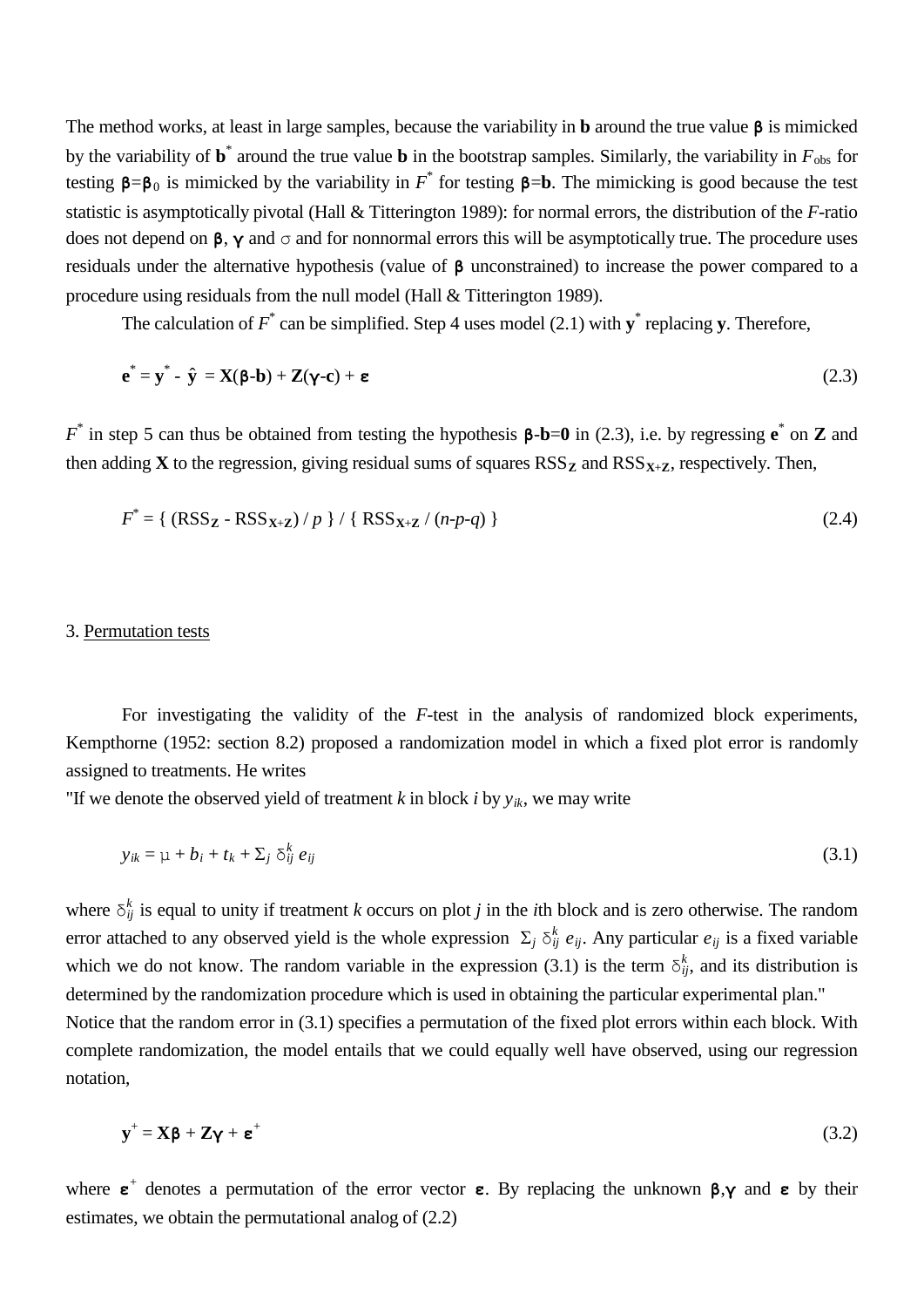$$
\mathbf{y}^+ = \mathbf{X}\mathbf{b} + \mathbf{Z}\mathbf{c} + \mathbf{e}^+ \tag{3.3}
$$

yielding estimates **b**<sup>+</sup> and **c**<sup>+</sup>. We consider this analog further in section 4.

In developing a permutation test for use in multiple regression and covariance analysis, Oja (1987) rejected (3.2) on the basis that the errors in (3.2) are unknown, but required for his test statistic. Instead, he stressed that randomization randomly assigns treatment values to units, so that the model becomes

$$
y = X^{\dagger} \beta + Z \gamma + \epsilon \tag{3.4}
$$

where  $X^+$  is obtained by permuting the rows of the matrix  $X$  (see also Collins 1987). This model underlays the permutation test in the computer program CANOCO version 2.1 (ter Braak 1988a,c). For use in observational studies, this model can be motivated by assuming exchangeability of the rows of **X**.

If permutations are carried out under the null hypothesis  $\beta = \beta_0 = 0$  (as is usual), then the distinction between (3.2) and (3.4) vanishes if  $y=0$  and also if permutations are restricted within blocks, as in Kempthorne (1952). Then, it is immaterial whether **y** or the rows of **X** or the residuals **y**- are permuted.

Model (3.4) is perfect for covariance analysis applied to randomized experiments where the covariates **Z** are measured before the random assignment of treatments to experimental units: the covariates are fixed and permutation of the rows of **X** mimics the randomization at the design stage. But, model (3.4) has a disadvantage with multiple regression: each permutation modifies the design matrix. Therefore, with each permutation the *F*-ratio measures the effect of another contrast (specified by the projection of  $X^+$  on the orthocomplement of **Z**). To say the same more theoretically, model (3.4) violates the principle that the design is ancillary (Welch 1990), whereas model (3.3) obeys the ancillarity principle. Moreover, (3.4) does not allow for a permutation test of interaction<sup>[1](#page-3-0)</sup>, whereas  $(3.3)$  does.

# 4. Bootstrap versus permutation

<span id="page-3-0"></span> $\overline{a}$ 

In this section, the bootstrap  $(2.2)$  is compared with its permutational analog  $(3.3)$ . In the bootstrap (2.2), residuals are resampled with replacement, whereas in permutation (3.3) the same residuals are resampled without replacement, resulting in correlation  $-(n-1)^{-1}$  between the errors (Lehmann 1975: (A.41)). Because the error covariance matrices of  $e^*$  and  $e^+$  are known, standard linear model theory (Seber 1977: section 3.7.1) can be used to obtain the expected value and the variance of  $\mathbf{b}^*$  and  $\mathbf{b}^*$ . The essential formulae were given by Efron (1982: example 5.6) for the bootstrap and by Cox & Hinkley (1974: example 6.2) and

<sup>&</sup>lt;sup>1</sup> For example, when the columns  $z_1$  and  $z_2$  are kept fixed, permutation of the column  $x_{12}$ which contains their elementwise product, yields an unfeasible design:  $\mathbf{x}^+$ <sub>12</sub> is not an interaction term.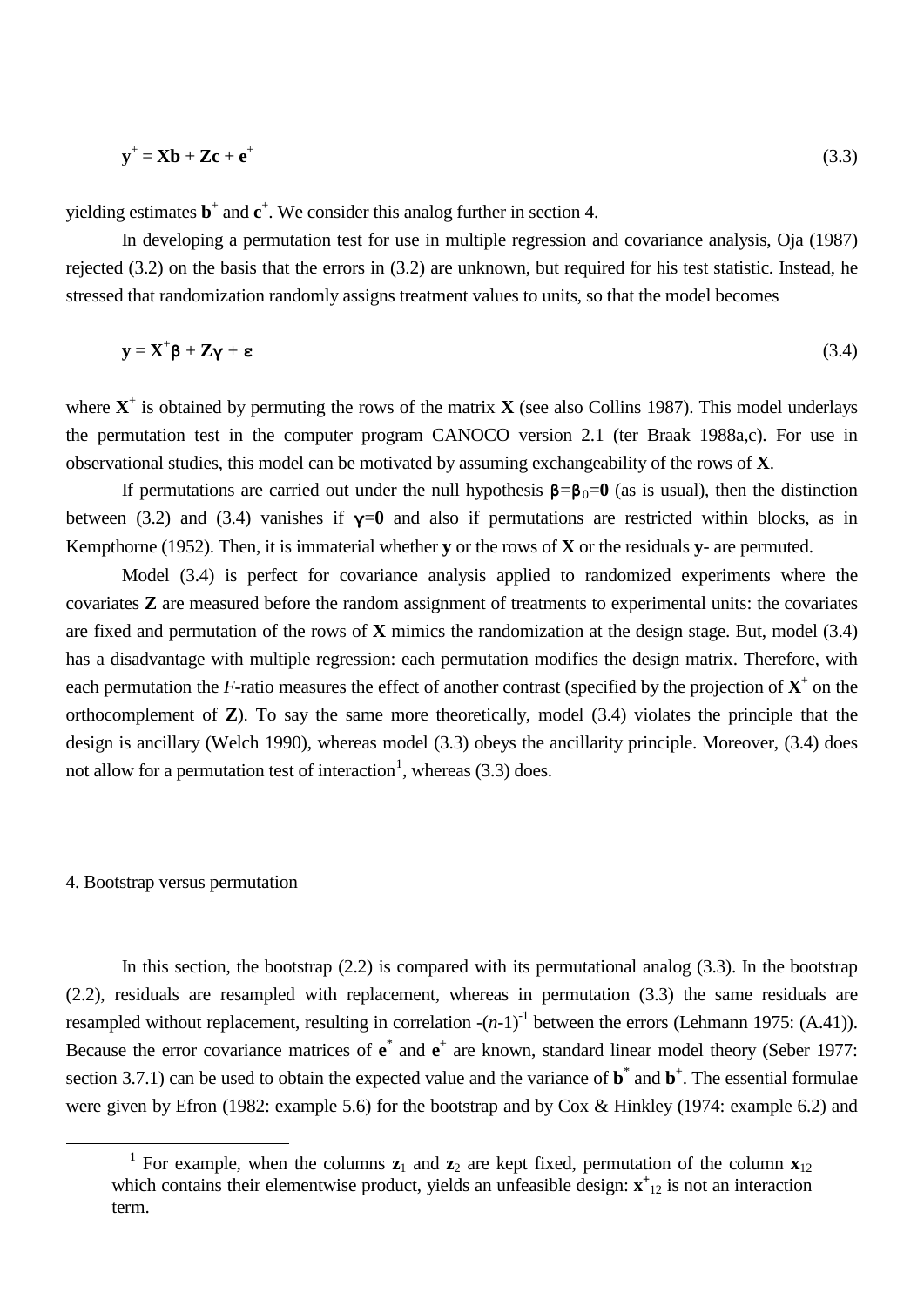Lehmann (1975: (A48-49)) for permutation. The comparison is simplified if we assume that the constant vector is one of the columns in **Z**. Excluding regression through the origin, we obtain

$$
E^*(\mathbf{b}^*) = E^+(\mathbf{b}^+) = \mathbf{b} \tag{4.1}
$$

$$
var^*(\mathbf{b}^*) = (1 - 1/n) var^+(\mathbf{b}^+) = s^2 (\mathbf{\vec{X}}^* \mathbf{\vec{X}})^{-1}
$$
(4.2)

where  $s^2$  is the mean square of the residuals **e** and  $\ddot{\textbf{X}}$  is obtained by projection of **X** on the orthocomplement of **Z**. Second and higher order moments of  $\mathbf{b}^*$  and  $\mathbf{b}^+$  differ by  $O(1/n)$ . Equations (4.1-2) plus this order property form the justification for proposing the permutation model as alternative for the bootstrap model. It remains to be studied how the distributions of *F*\* and *F*<sup>+</sup> differ. Using permutations and bootstraps under the null hypothesis, Romano (1989) proved that the corresponding tests yield asymptotically the same critical values under quite general conditions. His results can probably be extended to our tests.

## 5. Discussion

Traditionally, permutation is always performed under the null hypothesis and then only if the residuals are exchangeable (e.g. Puri & Sen 1971, Romano 1989, Welch 1990). Our results (4.1-2) show the validity of permutation under the alternative hypothesis, even if residuals are not exchangeable because of differences in their variances. It is thus not needed to studentize residuals. If, however, the variance of **ε** is heterogeneous, this knowledge can be used to standardize the residuals (Hinkley 1988: 331). In the program CANOCO version 3.1 (ter Braak 1988a,c) this device is used to obtain permutation tests for use in partial canonical correspondence analysis (ter Braak 1988b).

Freedman & Lane (1983) used a model similar to (3.3). Their proposal differs from (3.3) in that **e** is estimated under the null hypothesis  $\beta = \beta_0$ . But, the expectation and variance of  $\mathbf{b}^+$  have the classical form (4.1-2) only when using **e** from the alternative hypothesis. By contrast, in developing a permutation test for generalized linear models, Gail et al (1988) used Oja's (1987) approach (3.4) of permuting the treatment variables.

In the traditional permutation tests, the test statistic can often be simplified, e.g. from an *F*-ratio to a sum of squares (Edgington 1987). Using (3.3), there is no such simplication. Hall & Titterington (1989) show the gain in level accuracy by using an asymptotically pivotal statistic such as the *F*-ratio.

If randomization is used to obtain the data, reference to an underlying population model can be avoided by using the permutation approach (cf Pitman 1937, Cox & Hinkley 1974) instead of the bootstrap. In principle, the randomization model, whence permutation, also forms a basis for constructing confidence regions.

In practice, bootstrap and permutation are often carried out by Monte Carlo methods. Balanced bootstraps and other variance reduction techniques may then help to increase the power when only a limited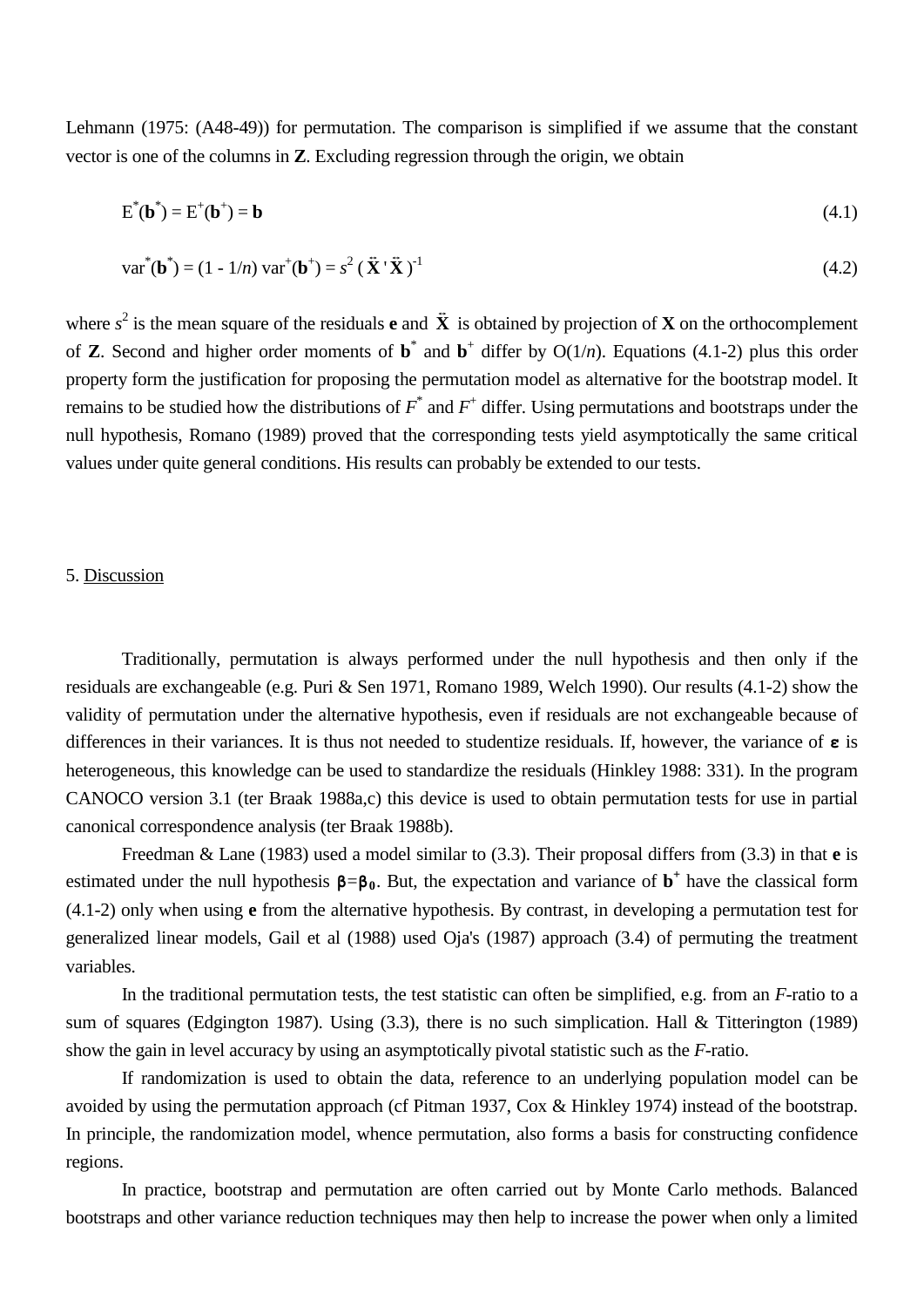number of bootstrap samples can be made (Hinkley 1988). Permutation may have some advantage here because there is maximum balance in each random permutation.

Notice that the set of all permutations is a proper subset of the set of all bootstrap samples. As a result, permutation is sometimes not applicable, e.g. in one-sample problems where all permutations yield the same mean value. For the rest, bootstrap and permutation tests are just different but related tests.

# 6. References

- Beran, R. (1986). Simulated power functions. *Ann. Statist.* **14,** 151-173.
- Beran, R. (1988). Prepivoting test statistics: a bootstrap view of asymptotic refinements. *J. Amer. Statist.* **83,** 687-697.
- Brown, B. M. and Maritz, J. S. (1982). Distribution-free methods in regression. *Austral. J. Statist.* **24,** 318-331.
- Collins, M. F. (1987). A permutation test for planar regression. *Austral. J. Statist.* **29,** 303-308.
- Cox, D. R. and Hinkley, D. V. (1974). *Theoretical Statistics.* London: Chapman and Hall.
- DiCiccio, T. J. and Romano, J. P. (1989). A review of bootstrap confidence intervals. *J. R. Statist. Soc. B* **50,** 338-354.
- Edgington, E. S. (1987). *Randomization Tests. 2nd Ed.* New York: Dekker.
- Efron, B. (1979). Bootstrap methods: another look at the jackknife. *Ann. Statist.* **7,** 1-26.
- Efron, B. (1982). *The Jackknife, the Bootstrap and other Resampling Plans.* Philadelphia: SIAM.
- Freedman, D. A. and Lane, D. (1983). A nonstochastic interpretation of reported significance levels. *J. Bus. Econ. Statist.* **1,** 292-298.
- Gail, M. H., Tan, W. Y. and Piantadosi, S. (1988). Tests for no treatment effect in randomized clinical trials. *Biometrika* **75,** 57-64.
- Hall, P. and Titterington, D. M. (1989). The effect of simulation order on level accuracy and power of Monte Carlo tests. *J. R. Statist. Soc. B* **51,** 459-467.
- Hinkley, D. V. (1988). Bootstap methods. *J. R. Statist. Soc. B* **50,** 321-337.
- Jöckel, K.-H. (1990). Monte Carlo techniques and hypothesis testing. In *1rst Int. conf. Statistical computing, Cesme, Izmir 1987,* E. J. Dudewisz (ed.).
- Kempthorne, O. (1952). *The Design and Analysis of Experiments.* New York: Wiley.
- Lehmann, E. L. (1975). *Nonparametrics: Statistical Methods Based on Ranks.* San Francisco: Holden-Day.
- Neyman, J. (1923). On the application of probability theory to agricultural experiments: principles (in Polish with German summary). *Roczniki Nauk Rolniczch* **10,** 21-51.
- Oja, H. (1987). On permutation tests in multiple regression and analysis of covariance analysis problems. *Austral. J. Statist.* **29,** 91-100.
- Pitman, E. J. G. (1937). Significance tests which may be applied to samples from any populations. III The analysis of variance test. *Biometrika* **29,** 322-335.
- Puri, M. L. and Sen, P. K. (1971). *Nonparametric Methods in Multivariate Analysis.* New York: